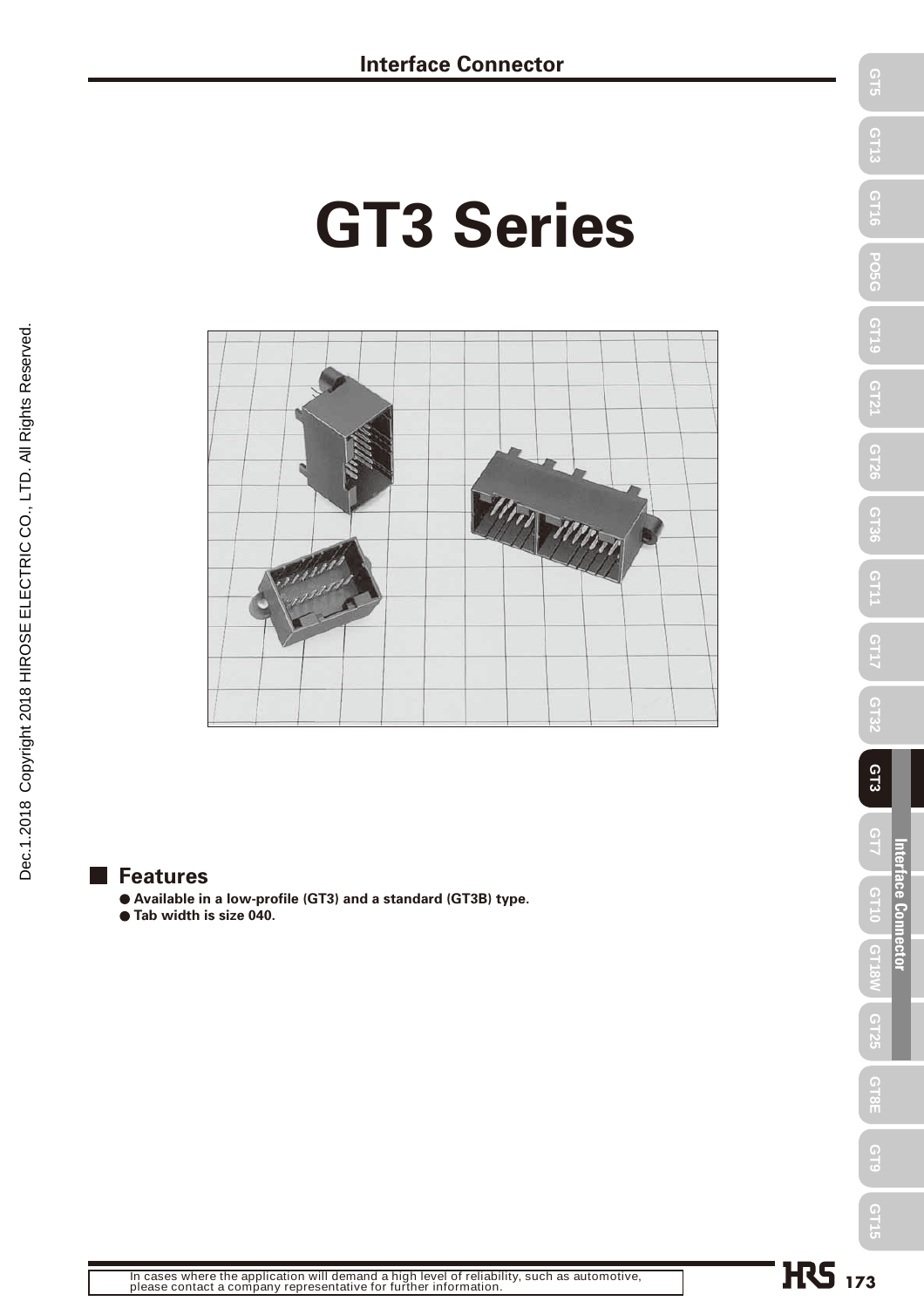#### **M Connectors**

#### **Board mounting type**

#### **16 Pos.**



| Part No.             | HRS No.      | Material/Plating or Color  | A Dimension B Dimension | Packaging | <b>RoHS</b> |
|----------------------|--------------|----------------------------|-------------------------|-----------|-------------|
| GT3-16DP-2.5DSA(70)  | 753-0001-670 | Housing: PBT/Black         |                         |           | YES         |
| GT3B-16DP-2.5DSA(70) | 753-0003-170 | Terminal:Brass/Tin plating |                         |           |             |

**20 Pos.**







B**Recommended PCB** 

5.2

φ3.5



ie,

0.64

A

 $\Box$ 

q

| Part No.             | HRS No.       | Material/Plating or Color   | A Dimension   B Dimension | Packaging | RoHS |
|----------------------|---------------|-----------------------------|---------------------------|-----------|------|
| GT3-20DP-2.5DSA(70)  | 753-0002-9 70 | Housing: PBT/Black          |                           |           | YES  |
| GT3B-20DP-2.5DSA(70) | 753-0004-4 70 | Terminal: Brass/Tin plating |                           |           |      |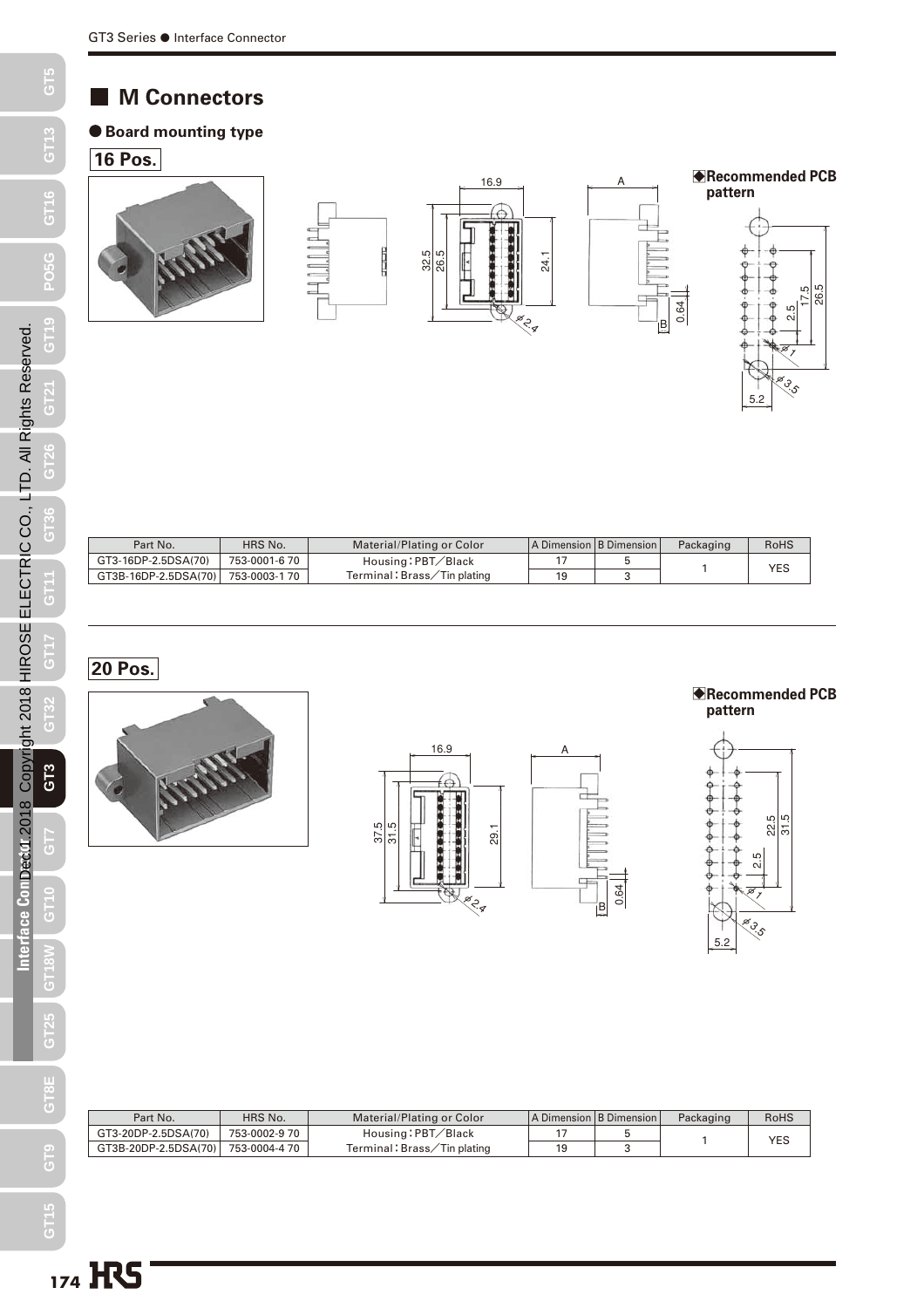

#### **8-Pos. Straight**









.<br>სე





 $\frac{5}{13.4}$ 

| Part No.      | HRS No.    | Material/Plating or Color                        | Packaging | <b>RoHS</b> |
|---------------|------------|--------------------------------------------------|-----------|-------------|
| GT3TK-8DP-DSA | 753-0018-9 | Housing:PBT/Brown<br>Terminal: Brass/Tin plating |           | <b>YES</b>  |

**GT25**

**GT8E** 

 **GT9**

**GT15** 

Dec.1.2018 Copyright 2018 HIROSE ELECTRIC CO., LTD. All Rights Reserved.

Dec.1.2018 Copyright 2018 HIROSE ELECTRIC CO., LTD. All Rights Reserved.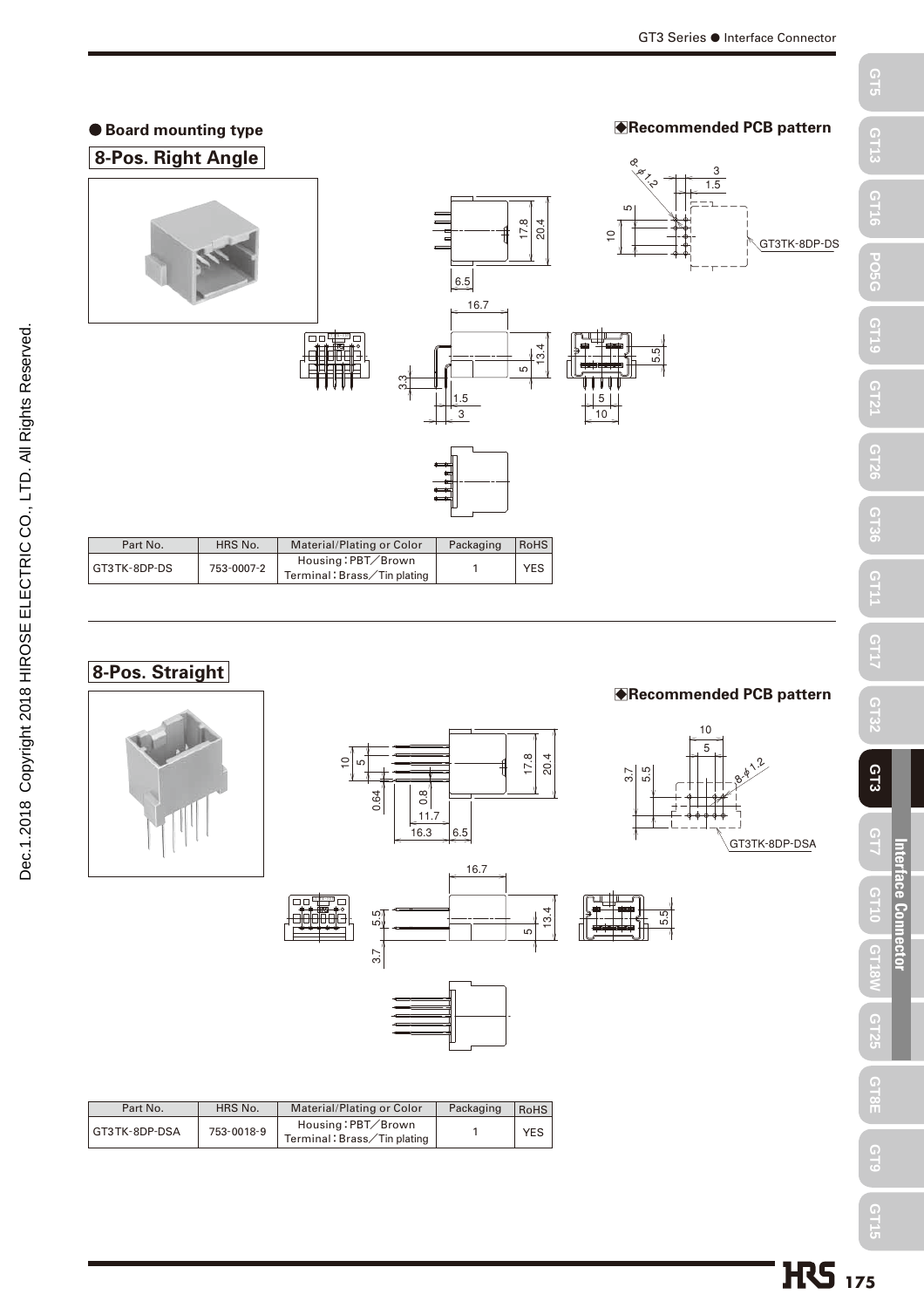### **12-Pos. Right Angle BREE** BLOCK **BREEZING BREEZING BREEZING BREEZING BREEZING BREEZING BREEZING BREEZING BREEZING**

3 1.5





25.4

22.8



15

12-**φ1.2** 

| Part No.       | HRS No.    | Material/Plating or Color                           | Packaging | <b>RoHS</b> |
|----------------|------------|-----------------------------------------------------|-----------|-------------|
| GT3TKW-12DP-DS | 753-0010-7 | Housing: PBT/Natural<br>Terminal: Brass/Tin plating |           | <b>YES</b>  |

100



| Part No.        | HRS No.    | Material/Plating or Color                           | Packaging | <b>RoHS</b> |
|-----------------|------------|-----------------------------------------------------|-----------|-------------|
| GT3TKW-12DP-DSA | 753-0015-0 | Housing: PBT/Natural<br>Terminal: Brass/Tin plating |           | <b>YES</b>  |
|                 |            |                                                     |           |             |

**GT13**

**GT16**

**PO5G**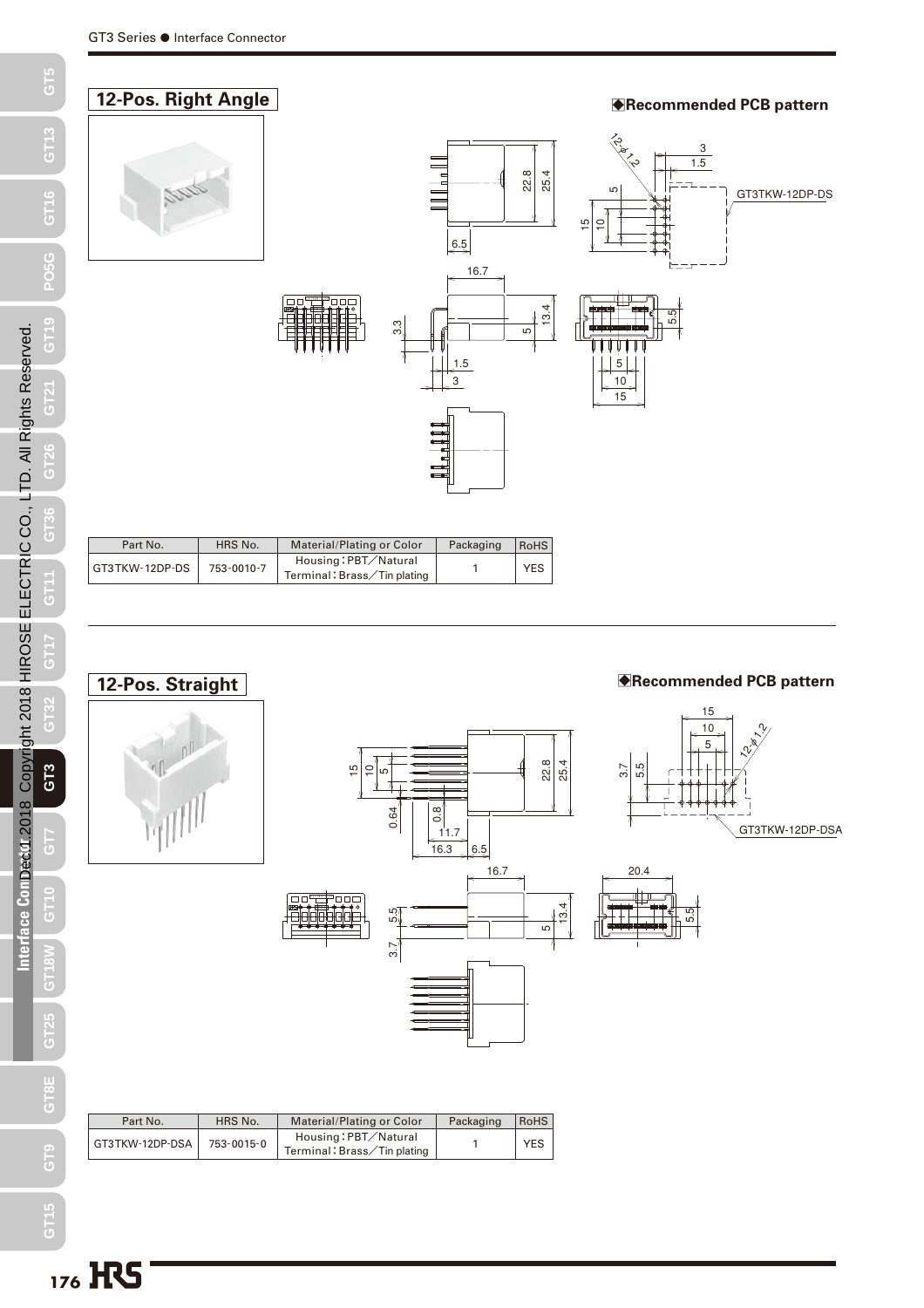



| Part No.        | HRS No.    | Material/Plating or Color                           | Packaging | RoHS |
|-----------------|------------|-----------------------------------------------------|-----------|------|
| GT3TKW-16DP-DSA | 753-0012-2 | Housing: PBT/Natural<br>Terminal: Brass/Tin plating |           | YES. |

 **GT17**

 **GT32**

 **GT3**

**GT7**

GT3TKW-16DP-DSA

 **GT10**

**Interface Connector**

Interface Connector

**GT18W**

**GT25**

**GT8E** 

 **GT9**

**GT15**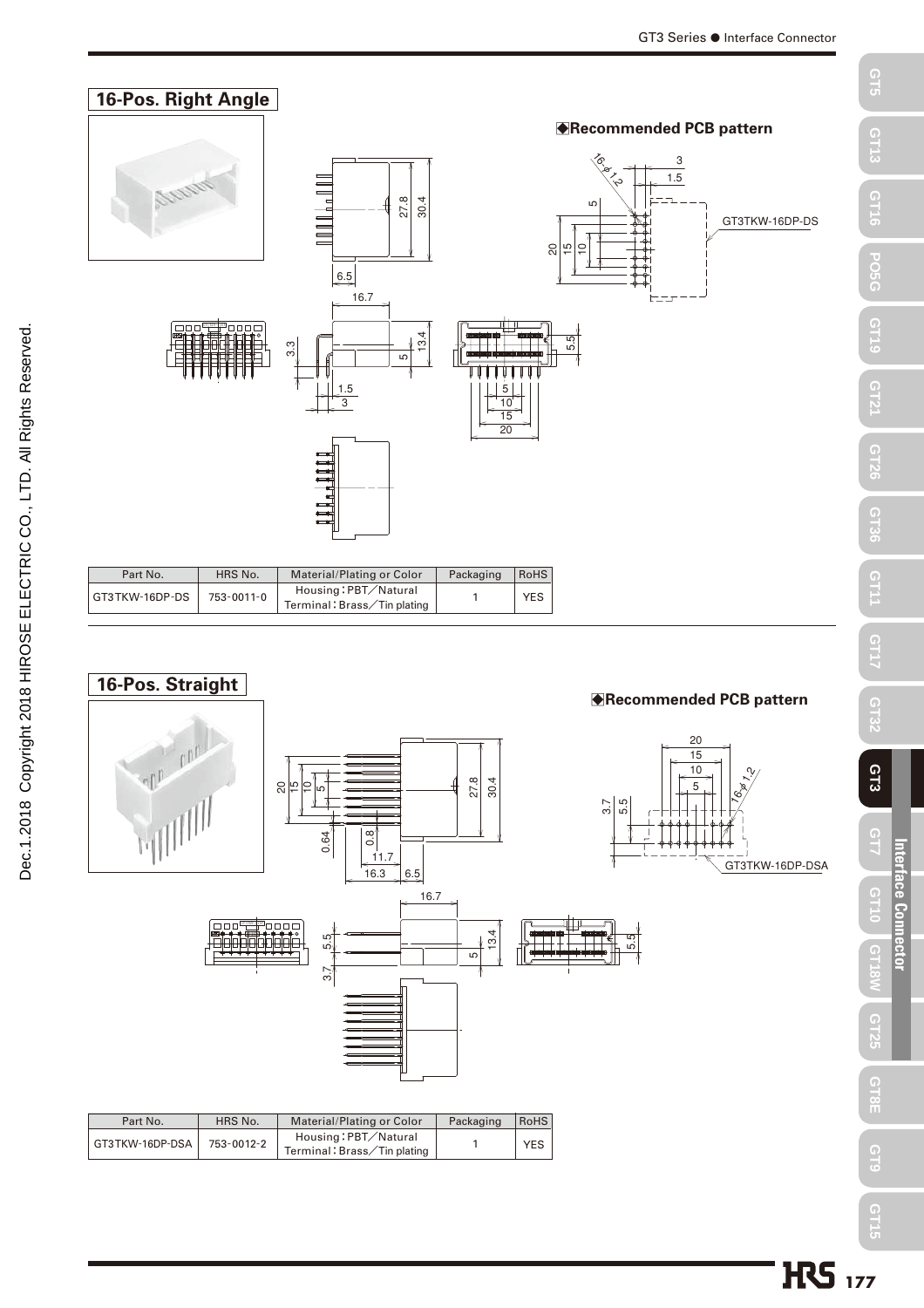



| Part No.                                                    | HRS No.    | Material/Plating or Color                  | Packaging | <b>RoHS</b> |  |  |
|-------------------------------------------------------------|------------|--------------------------------------------|-----------|-------------|--|--|
| GT3TK-36DP-DSA                                              | 753-0017-6 | Housing: PBT/Light Gray<br>Terminal: Brass |           | <b>YES</b>  |  |  |
| Note: Use mounting screws of M3 with nominal diameter 3L-8. |            |                                            |           |             |  |  |